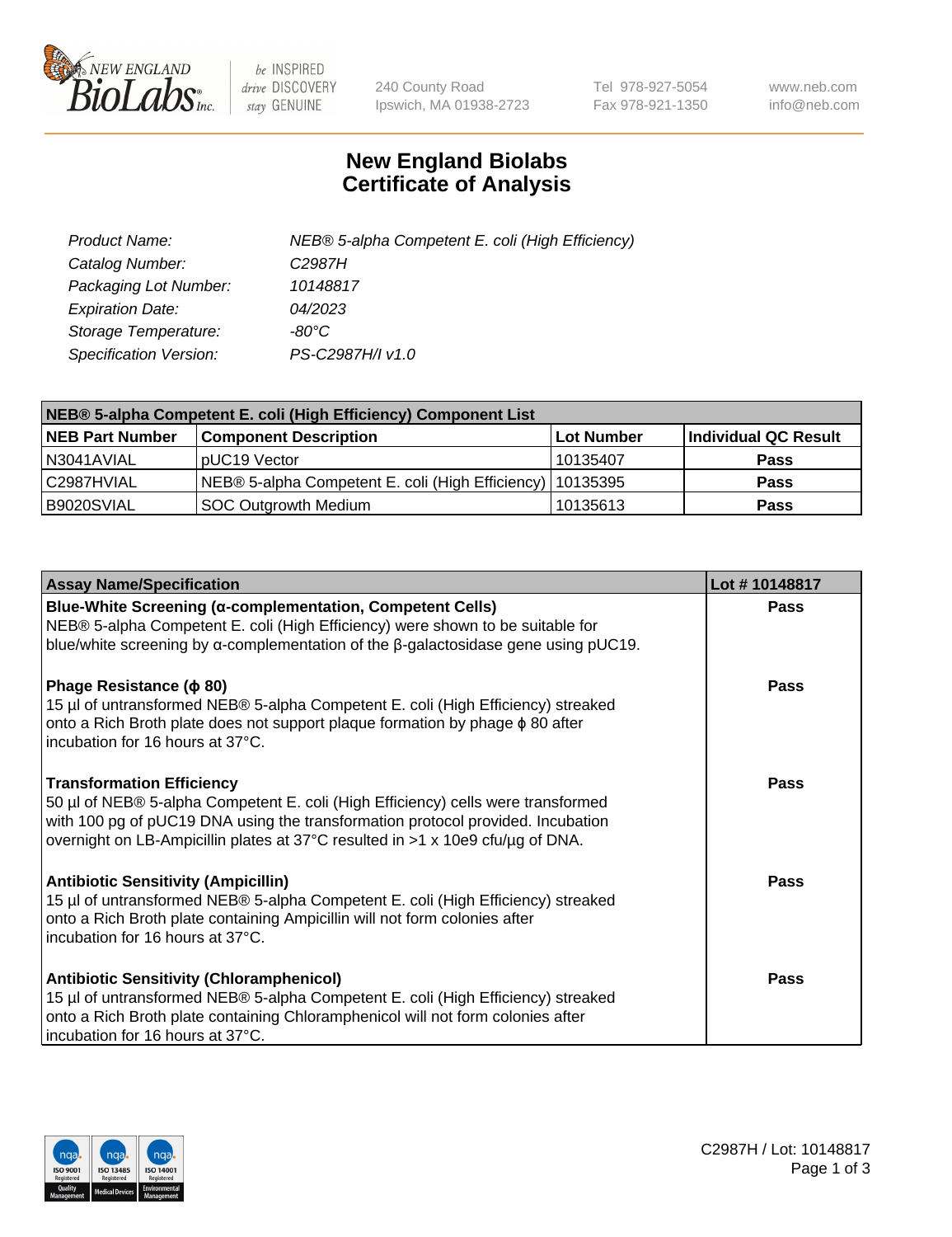

be INSPIRED drive DISCOVERY stay GENUINE

240 County Road Ipswich, MA 01938-2723 Tel 978-927-5054 Fax 978-921-1350

www.neb.com info@neb.com

| <b>Assay Name/Specification</b>                                                                                                                                                                                                                            | Lot #10148817 |
|------------------------------------------------------------------------------------------------------------------------------------------------------------------------------------------------------------------------------------------------------------|---------------|
| <b>Antibiotic Sensitivity (Chloramphenicol)</b><br>15 µl of untransformed NEB® 5-alpha Competent E. coli (High Efficiency) streaked<br>onto a Rich Broth plate containing Chloramphenicol will not form colonies after<br>incubation for 16 hours at 37°C. | Pass          |
| <b>Antibiotic Sensitivity (Spectinomycin)</b><br>15 µl of untransformed NEB® 5-alpha Competent E. coli (High Efficiency) streaked<br>onto a Rich Broth plate containing Spectinomycin will not form colonies after<br>incubation for 16 hours at 37°C.     | Pass          |
| <b>Antibiotic Sensitivity (Streptomycin)</b><br>15 µl of untransformed NEB® 5-alpha Competent E. coli (High Efficiency) streaked<br>onto a Rich Broth plate containing Streptomycin will not form colonies after<br>incubation for 16 hours at 37°C.       | Pass          |
| <b>Antibiotic Sensitivity (Nitrofurantoin)</b><br>15 µl of untransformed NEB® 5-alpha Competent E. coli (High Efficiency) streaked<br>onto a Rich Broth plate containing Nitrofurantoin will not form colonies after<br>incubation for 16 hours at 37°C.   | Pass          |
| <b>Antibiotic Sensitivity (Kanamycin)</b><br>15 µl of untransformed NEB® 5-alpha Competent E. coli (High Efficiency) streaked<br>onto a Rich Broth plate containing Kanamycin will not form colonies after incubation<br>for 16 hours at $37^{\circ}$ C.   | Pass          |
| <b>Antibiotic Sensitivity (Tetracycline)</b><br>15 µl of untransformed NEB® 5-alpha Competent E. coli (High Efficiency) streaked<br>onto a Rich Broth plate containing Tetracycline will not form colonies after<br>incubation for 16 hours at 37°C.       | Pass          |

This product has been tested and shown to be in compliance with all specifications.

One or more products referenced in this document may be covered by a 3rd-party trademark. Please visit <www.neb.com/trademarks>for additional information.